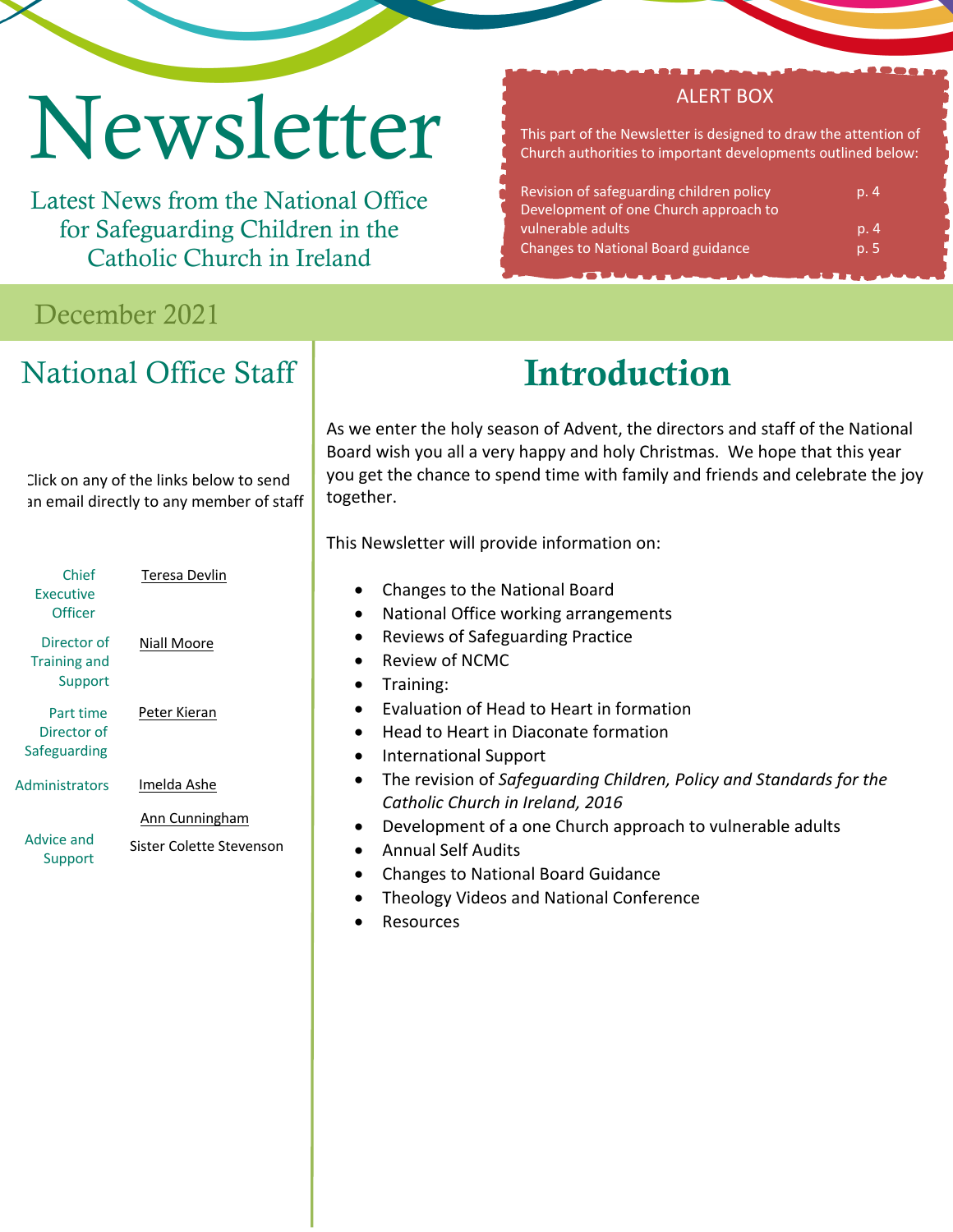## **Changes to the National Board**

After almost 13 years we say goodbye and thanks to Michael Ringrose who is retiring as Director of the National Board. Michael, a former Garda has been a strong advocate of safeguarding children in the Catholic Church; and has offered great wisdom and support to the work of the National Board. We wish Michael good health in his retirement.

The National Board welcomes Mr. Justice Garrett Sheehan, recently retired as a judge on the Court of Appeal, as a new Director. It is planned that Mr. Justice Sheehan will succeed our current Chairman, Mr John Morgan who will be retiring very shortly.

## **National Office Working Arrangements**

After 18 months of working 4 days per week, staff have now returned to full-time working, and are available each day Monday-Friday 9am-5pm.

The National Office will close for Christmas from 23<sup>rd</sup> December, 2021 until 4<sup>th</sup> January, 2022.

## Reviews of Safeguarding Practice

The National Board has appointed three new consultants to undertake Review work. These additional staff members mean that we will be in a good position as we move forward into 2022 to complete reviews of Dioceses and Religious Orders. If Covid-19 restrictions are still required, we will offer hybrid reviews with some of the engagement on-line, with other aspects face to face (with appropriate safeguards). To date we have completed reviews in 10 Dioceses, with 2 more in process; 4 religious orders, and a further 2 starting early in 2022.

If you are interested in requesting a Review by the National Board please write to Teresa Devlin at the National Office. teresa.devlin@safeguarding.ie

#### Theology Videos and National **Conference**

We are delighted to conclude the series of Theology of Safeguarding Videos which are all available to view at

https://www.safeguarding.ie/nationalconference-2022.

We now intend publishing in hard copy the transcripts of all videos in time for the National Conference which will take place in Monaghan on  $11<sup>th</sup>$  and  $12<sup>th</sup>$  May, 2022. Please save the date, more details to follow, once all speakers are confirmed.

#### Review of the NCMC

The Review of the National Case Management Committee has now been completed and the report presented to the National Board. Thank you to all of you who offered your views and suggestions for improvement. The NCMC have set aside a day in December, to consider the advice and to action suggested changes. Following this meeting, we will share the report in full, early in 2022.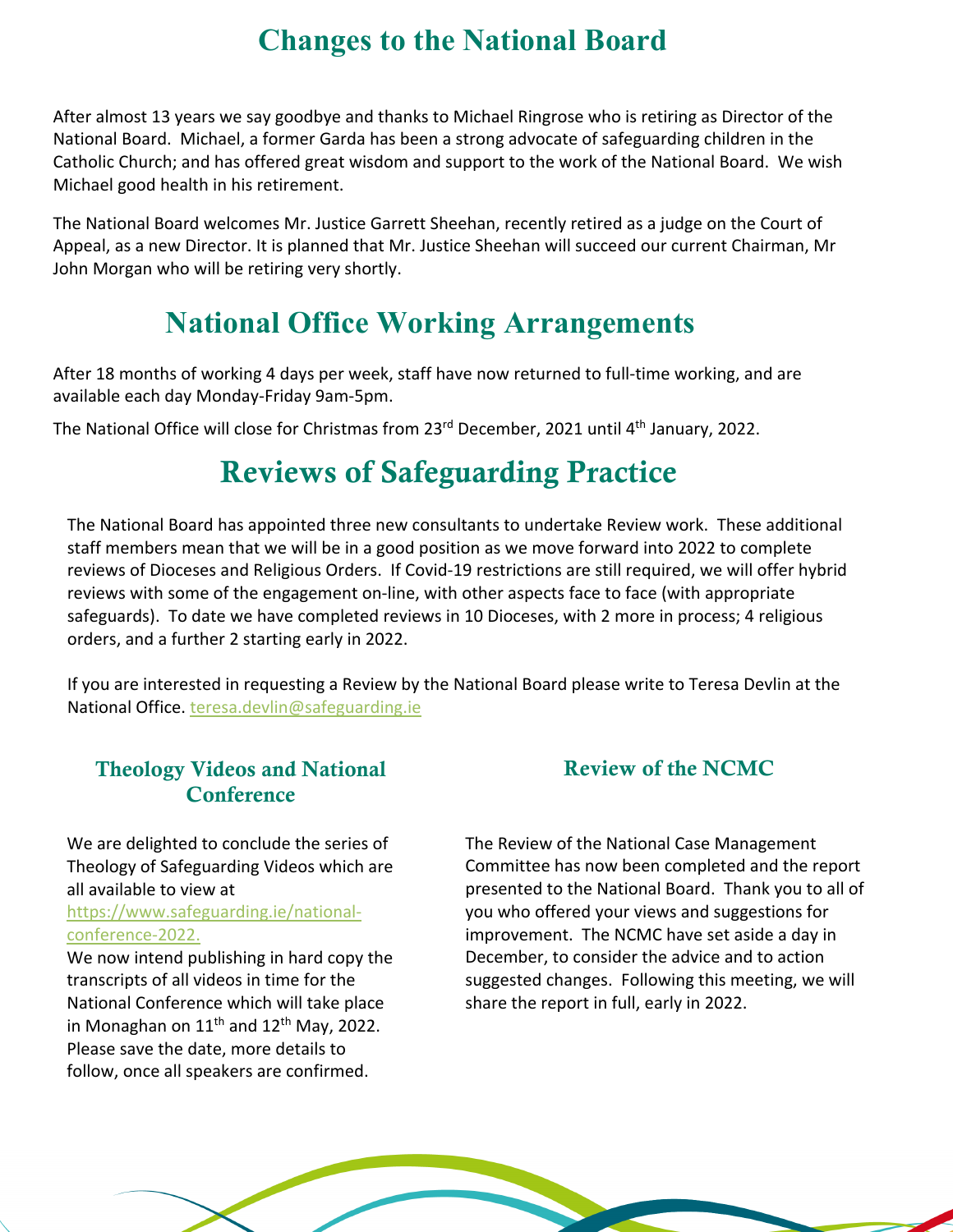# Training and Support

Since the last Newsletter the following training events have been facilitated

- Train the Trainers course
- Safeguarding Committee training for two dioceses
- Training for new DLPs
- Four ecclesiastical provincial area meetings.

In 2022, concentration will be on revising and developing two Church policies – (1) Safeguarding Children; and (2) Safeguarding Vulnerable People. Given the anticipated engagement with Church personnel on these two important initiatives, there will be fewer training events organised by the National Board.

Training dates already scheduled for 2022 are available to book on the National Board's website herehttps://www.safeguarding.ie/news-events/events.

#### **Head to Heart- Child Safeguarding in Formation**

The final module of the Head to Heart programme will be facilitated in February 2022.

Upon completion of the last module, the National Board will initiate an evaluation of the full programme. Peter Kieran has been appointed to carry out this evaluation and will be seeking the views of seminarians (past and present), formators; Church authorities and guest speakers. It is anticipated that the evaluation will be complete by April 2022.

The programme has now been accredited by St Patrick's college Maynooth, which means that all candidates will receive a certificate of achievement, upon successful completion of the programme.

#### **Head to Heart and the Permanent Diaconate**

At the request of those who manage and oversee the formation of deacons, the National Board submitted a proposal for the delivery of a revised edition of "Head to Heart" for men preparing for ministry as permanent deacons. It is hoped that Head to Heart will be embedded into the programme of deacon formation according to the Universal Norms and the Norms for Ireland. The National Board is preparing to deliver the modules beginning September 2022.

#### **International Support**

Periodically, requests are made for the National Board staff to facilitate training to Irish missionary orders who have ministry overseas. This training is written specifically to meet the request of the particular Church body, and focuses on exploring how best practice from Ireland can be transferred into another culture and context. We delivered this twice during 2021, and have scheduled two further dates before the end of the year.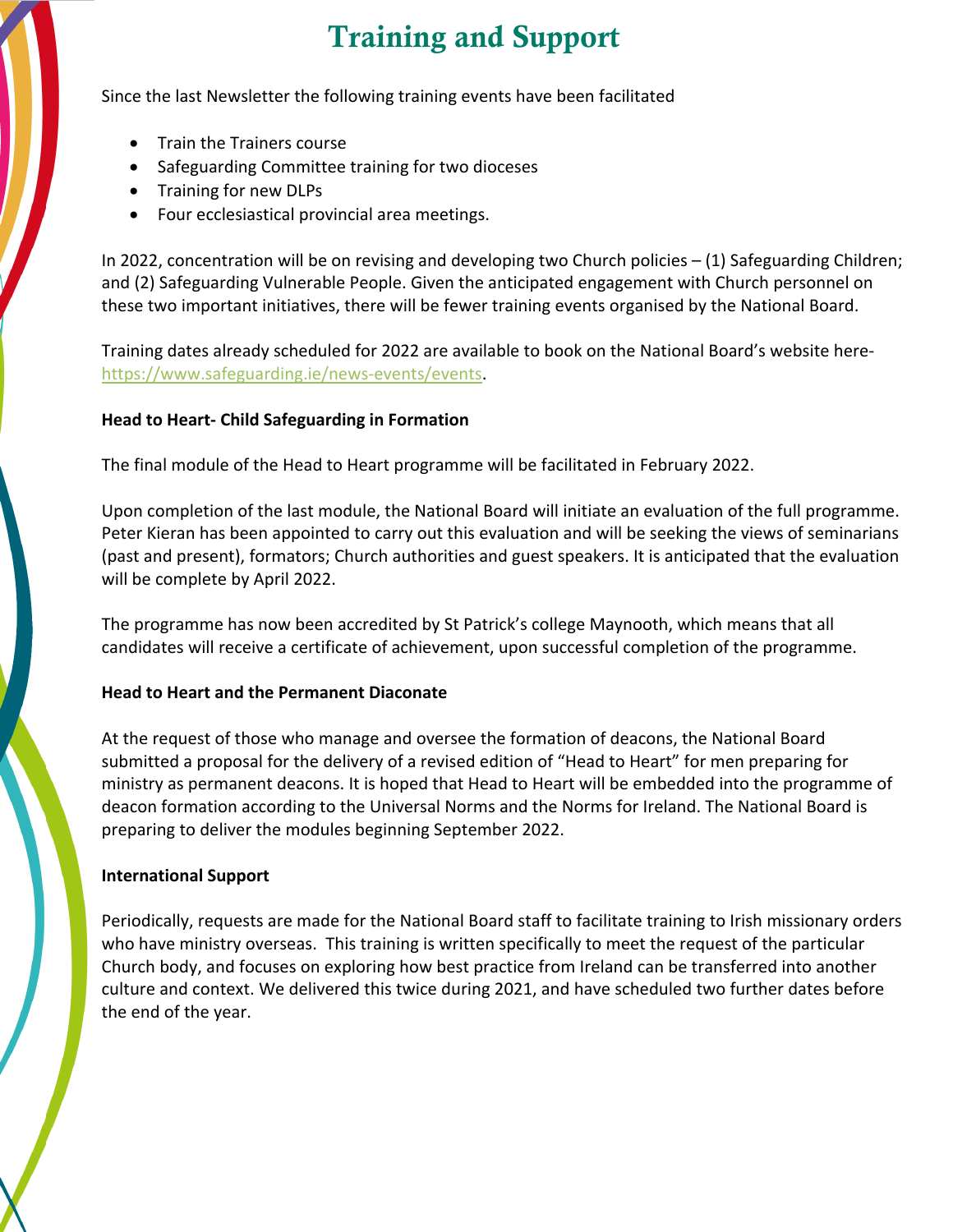# Revision of Safeguarding Children, Policy and Standards for the Catholic Church in Ireland, 2016

Changes in legislation, canon law and our experience of practice since the development of *Safeguarding Children, Policy and Standards for the Catholic Church in Ireland, 2016* require that we now review the existing Church policy and make recommendations for change. This means that National Office staff will engage in a detailed consultation exercise inside and outside the Church. We have started the process by setting up a series of Listening Meetings which are available to book on the National Board's website:

- 14/12/2021- Listening Meeting for DLPs and Advisory Panel Members
- 16/12/2021- Listening Meeting for Safeguarding Coordinators and Safeguarding Committees
- 11/01/2022- Listening Meeting for Support People and Advisors
- 13/01/2022- Listening Meeting for Church Authorities
- 19/02/2022- Annual Update and Listening Meeting for Trainers
- 22/01/2022- Annual Update and Listening Meeting for Trainers (alternative date)

If you have not received the notice of these meetings, please feel free to contact us at admin@safeguarding.ie to register your interest in attending**.** 

We are also interested in hearing the views of children and their carers, complainants of abuse, respondents, priests, religious and lay people who minister in the Church and a range of other stakeholders.

It is our hope to seek the views of as many people as possible; more information on this will be available as the work develops.

### Development of a one Church approach to Vulnerable Adults

The October Newsletter highlighted the request that has been made by the Irish Bishops' Conference (IEC) and AMRI for the National Board to initiate a one year programme to develop a one Church approach to vulnerable adults. Work is now well underway and by the end of 2021 we hope to have produced a Guidance and Practice Paper (GAP); considered a critique of existing Diocesan and Religious Order policies; developed initial guidance and conducted a series of listening meetings. The National Board is in the process of amending its Memo and Articles, and once complete we will engage with external experts, who will assist with this work.

Monsignor Joseph McGuiness, Secretary to the IEC and David Rose, Executive Secretary for AMRI are monitoring with us the work, as it progresses. We are also in the process of setting up a steering group to guide this work; if you are interested in joining this steering group, please contact Niall.moore@safeguarding.ie

## Annual Self Audits

Please note that all Church Authorities are required to notify the National Board of the status of the annual self-audit by end March 2022. Self-audits are undertaken by safeguarding committees and DLPs and are a mechanism for Church Authority to satisfy themselves that all appropriate standards are being met within their Church body.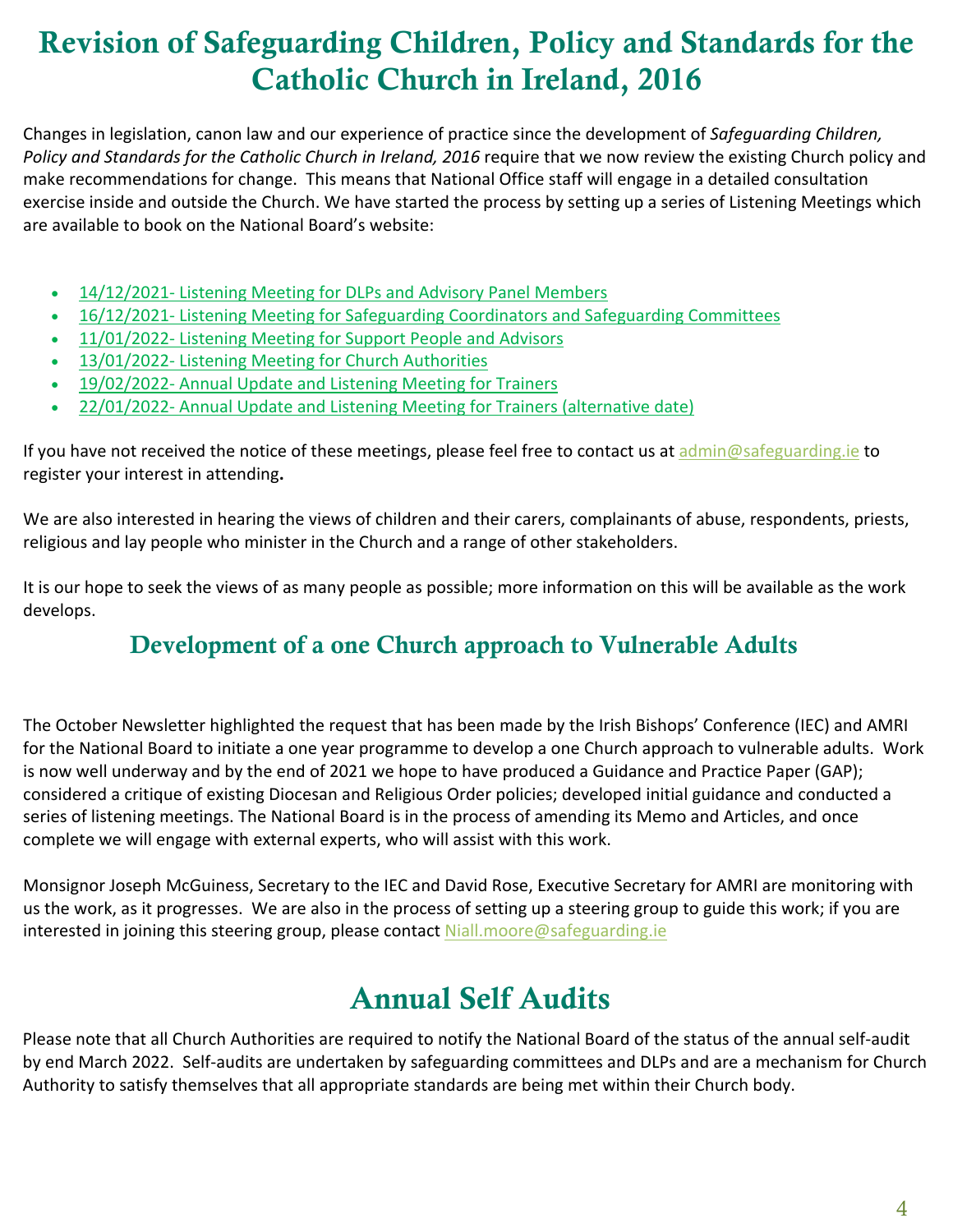# Changes to National Board Guidance

Over the last number of months, staff from the National Board have been working on a number of important guidance updates. These are outlined below:

- Children First Child Safeguarding Statement following consultation with Tusla, the IEC and AMRI, changes have been made to the Church's Policy and guidance on managing disclosures received in the Sacrament of Reconciliation. As the policy and associated guidance reflects assessment and management of risk, changes have also been made to Children First child safeguarding statement template and the localised risk assessment procedures. These revised documents will all be available on the National Board's website here https://www.safeguarding.ie/our-services/policy-and-guidance by the end of the year.
- Guidance on Lay Associations The National Board has approved guidance which enables some Lay Associations to apply to become associate members of the National Board. This guidance has been endorsed by a small working group on behalf of IEC and AMRI. The guidance also includes advice on managing allegations for lay associations who minister on behalf of a Church body. The guidance will be available on the National Board's website here https://www.safeguarding.ie/our-services/policy-andguidance by the end of the year.
- Allegations against Bishops and their Equivalents (including actions and omissions)- Following consultation with the IEC and feedback from a number of sources, another working group was established to further refine the guidance. Recommendations for change will be incorporated into the guidance for final approval by the Spring meeting of the Bishops' Conference.

## Resources

The Saint Luke Institute is probably best known for its residential assessment and treatment programmes at its facilities in the US and in England. The organisation's very informative website at https://sli.org/ provides full descriptions of its direct service provision, and this is summarized in the following way:

We care for Catholic clergy, permanent deacons, and consecrated religious with mood and anxiety disorders, trauma and stress-related disorders, personality disorders, interpersonal issues, substance-related and addictive disorders (current or with previous treatment and relapse), ADHD, boundary issues with adults, pornography and sex addictions, and other mental disorders that may require clinical attention.

The services St Luke Institute provides include Candidate Assessments for individuals considering entering a seminary or house of religious formation; Intensive Outpatient Treatment for clergy and Religious who are struggling with any of the problems listed above; Clinical Evaluation over a five-day period; and Expert Consultation for Church authorities.

What may not be as well known is that the St Luke Institute also has an educational focus, and it provides a large number of online training programmes, as well as high quality briefing papers, each of which is illustrated by a relevant case study. The 120-plus online courses cover a very wide range of topics, some targeting people in Ministry, such as *Living Celibacy: Healthy Interpersonal Boundaries*, and *Ministering to Difficult Personalities*; while others are more generic, like *Eat Well, Feel Better: Understanding Nutrition & Mental Health*, and *Conflict Resolution.* Most of these have a cost (between \$25 and \$150, depending on the length), but there are a number that are free; and having a look at a free short course video is a good way of judging whether the approach taken suits you.

All of the 58-plus briefing papers, called Luke Notes, are totally free, and they build up into a really valuable resource library. These can be downloaded from www.sliconnect.org/category/articles/lukenotes/ and again, they cover a great variety of issues that are encountered in Church bodies, such as *Weathering Transitions in Religious Life*, *Benefits and Challenges of 12-Step Work*, and *Risk Assessment & Safety Plans*.

Finally, the Saint Luke Institute publishes a series of free Renew and Reflect short papers, 59 in total, and these can be accessed at www.sliconnect.org/category/articles/renew-reflect/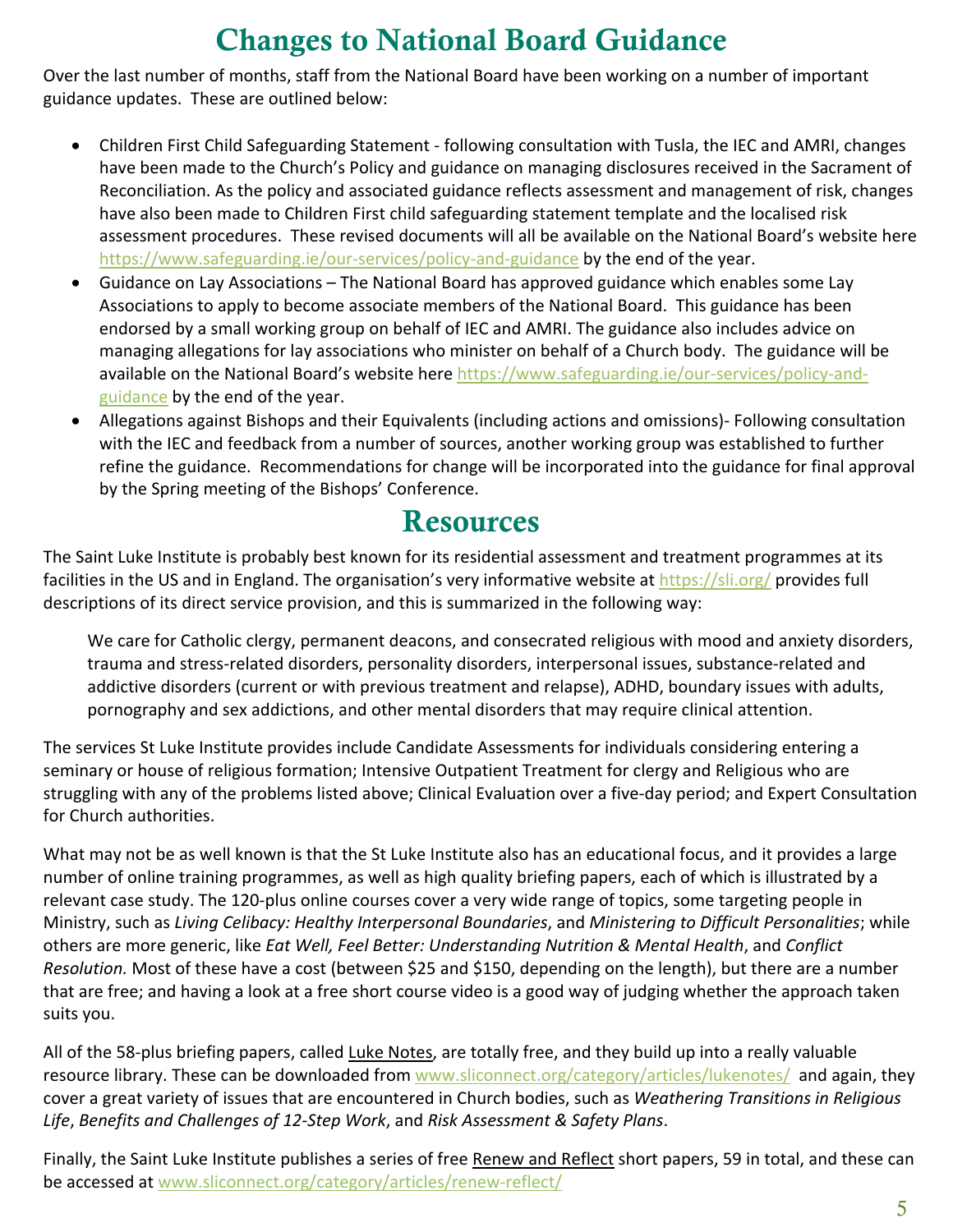# Practice Issues- International Inquiries

The Independent Commission on Sexual Abuse in the Catholic Church (CIASE) wasset up the Catholic Bishops (CEF) and the Conference of Religious (CORREF) in France.

The Commission had 4 objectives:

- 1. To shed light on the sexual violence committed in the Catholic Church since 1950;
- 2. To examine the extent to which these cases were, or were not, dealt with;
- 3. To assess the measures taken by the Church to "treat this scourge";
- 4. To make recommendations.

In the first section of the report, the Commission presents an overview of the phenomenon of sexual violence committed against children and vulnerable personsin the Catholic Church in France from 1950 to the present day. CIASE sought to acknowledge the trauma and the stories of victims, many of whom they suggested were speaking for the first time; were being listened to and recognised as victims for the first time. CIASE suggested that there were long-term consequences of sexual abuse, in particular when suffered in childhood or adolescence.

The Commission put the phenomenon in perspective by placing it in an historical, geographical and sociological context. Setting within the context of the evolution of French society – and of the Catholic Church at its heart, there was a period of secularization, individualization, the evolution of the place of women and children and the transformation of social ideas of sexuality and sexual violence.

The Commission suggests that against this backdrop, the phenomenon of sexual violence in the Catholic Church falls broadly into three periods:

- $\geq$  1950-1970 can be described as the height of the abuse;
- $\geq 1970-1990$  was a period in which the abuse appeared to decline;
- $\triangleright$  Early 1990s which marked an apparent resurgence, based on information available, without it being possible to conclude with any certainty that there was a definite increase during this period.

The Report concluded:

- $\triangleright$  Sexual violence, according to the report is on an equally massive scale occurred across French society: 14.5 % of women and 6.4% of men, i.e. approximately 5 500 00 people suffered sexual assault in their childhood. Acts of sexual violence committed by clerics, monks or nuns represents just under 4% of this total. Those committed by persons connected to the Catholic Church (including laypersons) represents 6% of the total.
- $\triangleright$  Whilst the vast majority of sexual violence against children was perpetrated by family or friends (3.7% of persons aged 18 or over in mainland France suffered sexual abuse as children by a member of the family, 2% by a family friend and 1.8% by a friend or acquaintance) significantly more such acts were committed within the Catholic Church (1.16% by persons connected to the Catholic Church of whom 0.82% by clergy, monks or nuns) than any other sphere of socialization (0.36% in youth holiday camps, 0.34% in state school, 0.28% in sports clubs and 0.17% in the context of cultural and artistic activities). The Report concludes that Catholic Church is, with the exception of family and friendship circles, the environment in which the prevalence of sexual violence is by far the highest.